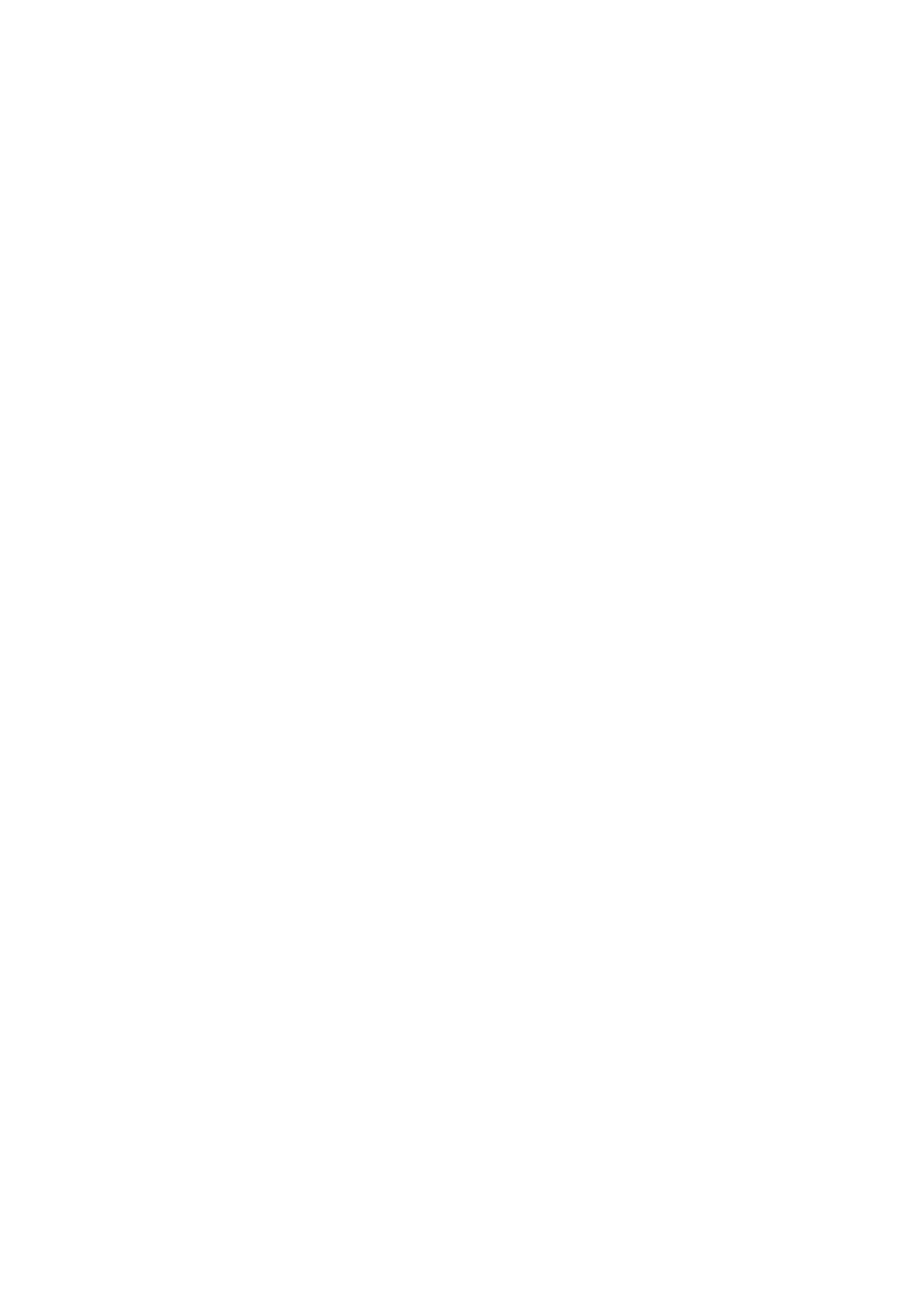# **1. Introduction**

The Public Interest Advocacy Centre (PIAC) welcomes the opportunity to respond to the Australian Energy Market Commission's (AEMC) consultation paper on the participant derogation submitted by the NSW and ACT Distribution Network Service Providers (DNSPs).

PIAC's view is that the AEMC's assessment criteria do not support a proper assessment of the derogation proposal. The focus should be to consider whether the likely effect of the proposed derogation would be to increase the amount of revenue that could be recovered in the absence of the derogation, regardless of the final adjustment amount. The assessment criteria currently proposed by the AEMC are too narrow to properly accommodate consideration of consumer impacts and efficiency.

Once more appropriate criteria are set, stakeholders and the AEMC can undertake a more useful analysis of the proposal and get a better picture of the impact on consumers.

For example, under the existing rules, DNSPs may be unable to recover allowed revenue in full. If there were a revenue shortfall, there would be two fairly direct effects. First, network prices for 2019 and the following period could be lower than otherwise. In other words, network prices would move towards efficient cost. This could be expected to result in slightly higher demand than otherwise. Second, despite a possible increase in volumes, returns to network owners could be lower than otherwise. Depending on the timing of an AEMC decision on the derogation proposal, the realised sales prices for the remaining networks could be lower than otherwise.

In this context, if the objective is to reduce volatility the best method to achieve this may be to retain the existing rules, including the remaining side constraints and the customer impact principle. Networks would then be able to set prices at a level consistent with both their regulatory obligations and commercial interests. The AER would also retain its current flexibility under the Rules to smooth prices from year to year. An alternative method would be to consider the adequacy of the existing suite of side constraints. If price volatility risk is of concern, the existing suite of side constraints may need to be both extended and tightened.

This submission discusses this proposition and presents alternative options and assessment parameters that, in PIAC's view, more comprehensively take into account the National Electricity Objective.

The lead author of this submission is Senior Policy Officer, Tina Jelenic. The submission is informed by research PIAC commissioned from Sapere Research Group.<sup>1</sup>

## **1.1 The Public Interest Advocacy Centre**

The Public Interest Advocacy Centre (PIAC) is an independent, non-profit law and policy organisation that works for a fair, just and democratic society, empowering citizens, consumers and communities by taking strategic action on public interest issues.

 <sup>1</sup> Sapere Research Group, 'Review of AEMC consultation on proposed participant derogation: DNSP revenue smoothing', 9 December 2016.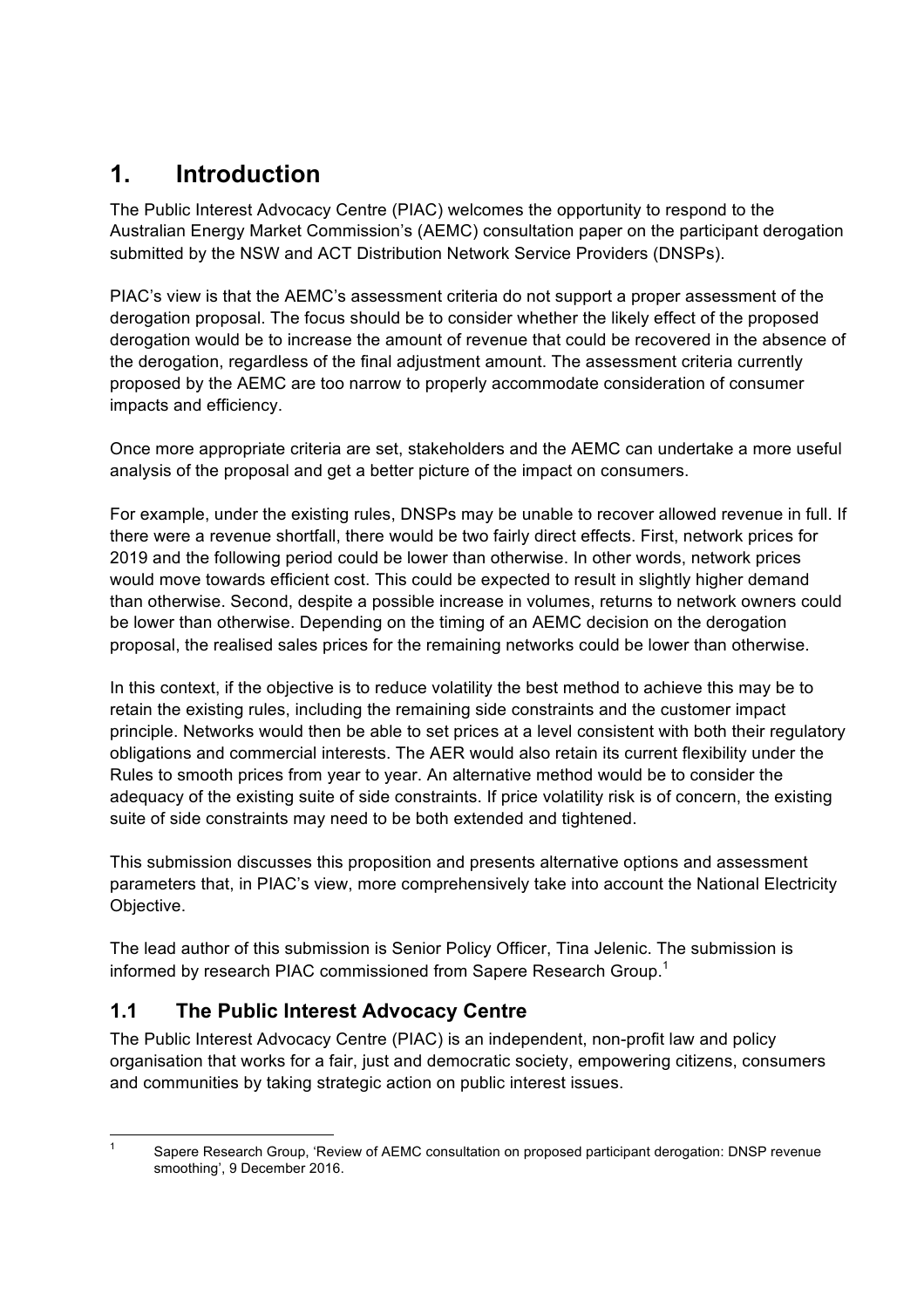PIAC was established in 1982. It has maintained an active role in advocating for the interests of energy consumers since its inception.

PIAC's Energy + Water Consumers' Advocacy Program (EWCAP) represents the interests of low-income and other residential consumers of electricity, gas and water in New South Wales. EWCAP is funded by NSW Trade and Investment.

The aim of the program is to develop policy and advocate in the interests of low-income and other residential consumers in the NSW energy and water markets. PIAC receives policy input to the program from a community-based reference group whose members include:

- Council of Social Service of NSW (NCOSS);
- Combined Pensioners and Superannuants Association of NSW;
- Ethnic Communities Council of NSW:
- Salvation Army Eastern Australia Conference;
- St Vincent de Paul Society of NSW:
- Physical Disability Council NSW;
- Tenants Union of NSW;
- Financial Rights Legal Centre; and
- Good Shepherd Microfinance.

# **2. Background**

On 24 March 2016, the AER applied to the Full Federal Court for judicial review of the Australian Competition Tribunal's decisions in relation to the AER's network determinations. The Full Federal Court has heard the matter and has reserved its judgement until 2017. It is likely to be some time before the appeal process is resolved, and this may involve a remittal to the Tribunal to consider the matter before it goes back to the AER.

The National Electricity Rules do not explicitly allow the DNSPs to recover or forgo a portion of any higher or lower revenues arising from the remade 2015 Determinations in the following regulatory control period. Significant price shocks may occur if the DNSPs recover revenue adjustments in the current regulatory control period only. That is, if the adjustment amount (whether positive or negative) is fully incorporated into network prices in the final year of the current regulatory control period, this has the potential to lead to significant positive or negative price shock for NSW network customers.

The proposed solution is a derogation from the Rules to require the AER to:

1. Determine a subsequent adjustment amount for each DNSP; and

2. Include any revenue increment or decrement arising from the adjustment amount in the subsequent determination through an adjustment to the building block costs (and hence allowed revenues) for the first regulatory year of the subsequent regulatory control period.

Once the adjustment amount is carried over into the subsequent regulatory period, it then gets incorporated into the X or smoothing factors for each subsequent year of the regulatory period. In this way, the portion of the adjustment amount carried over can be smoothed over the entire five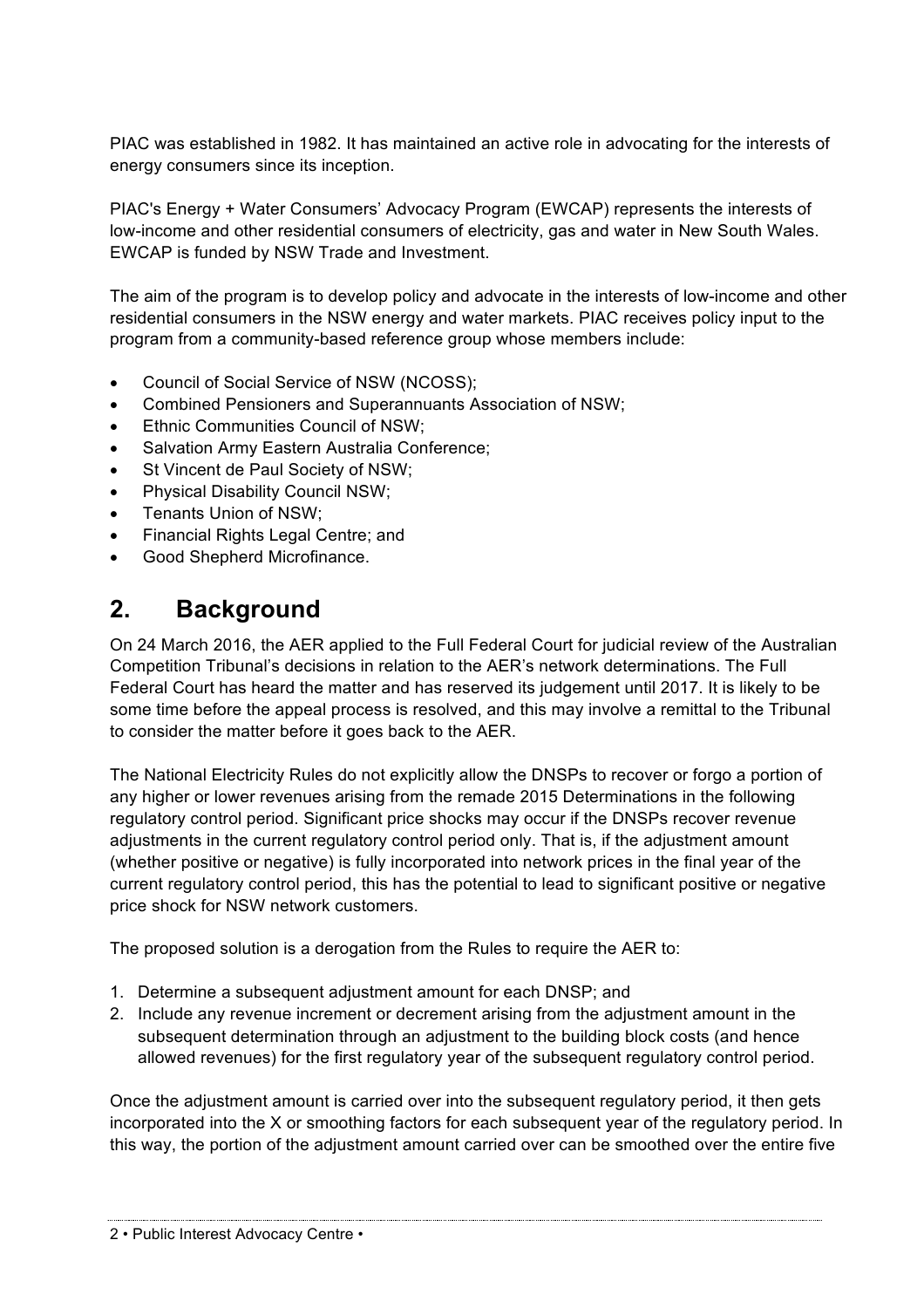year regulatory period. The derogation would expire at the end of the subsequent regulatory period.

### **2.1 Issues and gaps in the AEMC paper**

It is important to note that regulated price caps set price ceilings but not price floors. The AEMC's consultation paper appears to conflate the two. Importantly, movements in price caps also do not necessarily result in volatility. To the extent that price volatility could contribute to investment and usage decisions intended to avoid price volatility, a decision by networks to set their prices equal to price ceilings may not be in their long term commercial interests.

Additionally, the AEMC paper does not consider the operation of relevant side constraints. Side constraints reflect the principle there is a trade-off between allowing networks to set prices within overall revenue caps and limiting price increases. They are designed to provide a limit on tariff movements between periods in addition to overall revenue caps. They may also limit the transfer of unrecovered revenue from one multi-year price control period to the subsequent price control period.

It is unclear from the paper whether the AEMC has tested if existing side constraints, such as the tariff class level constraints, would be binding once the adjustment amount exceeds a certain value. If they would not and there is a risk the rate of price increase is undesirable in terms of the NEO, this raises the question of whether the remaining side constraints are useful. A full rule change to make side constraints effective could be a better means of addressing the issue arising from a potentially large positive adjustment amount.

We also note that the consumer impact principle is not cited in the AEMC paper. This principle was intended as a replacement for the side constraints removed by the AEMC in 2014 in its decision on distribution network pricing arrangements.

*Recommendation 1 That the AEMC distinguish between revenue caps and realistic price changes for networks, noting previous high rates of price change led to changes to the regulatory framework and an AER Final Determination that resulted in substantial reductions in price caps in the following regulatory period.* 

*Recommendation 2 The AEMC should test whether side constraints bind and consider the adequacy of the suite of existing side constraints (scope and point at which they bind).*

## **2.2 Effect on consumer decisions**

Over the last few years, as maximum electricity demand in NSW significantly decreased, NSW networks continued to invest in substantial new network capacity on the basis of forecast strong maximum demand growth. For example, in Ausgrid's case, maximum demand reduced by around 15-20 per cent between 2010 and 2015, while at the same time the regulated asset base increased by 75 per cent (additions of \$7,075 million). As a result, the overall level of electricity prices is higher than the efficient level. This creates distortions, in the form of suppressed demand for network services.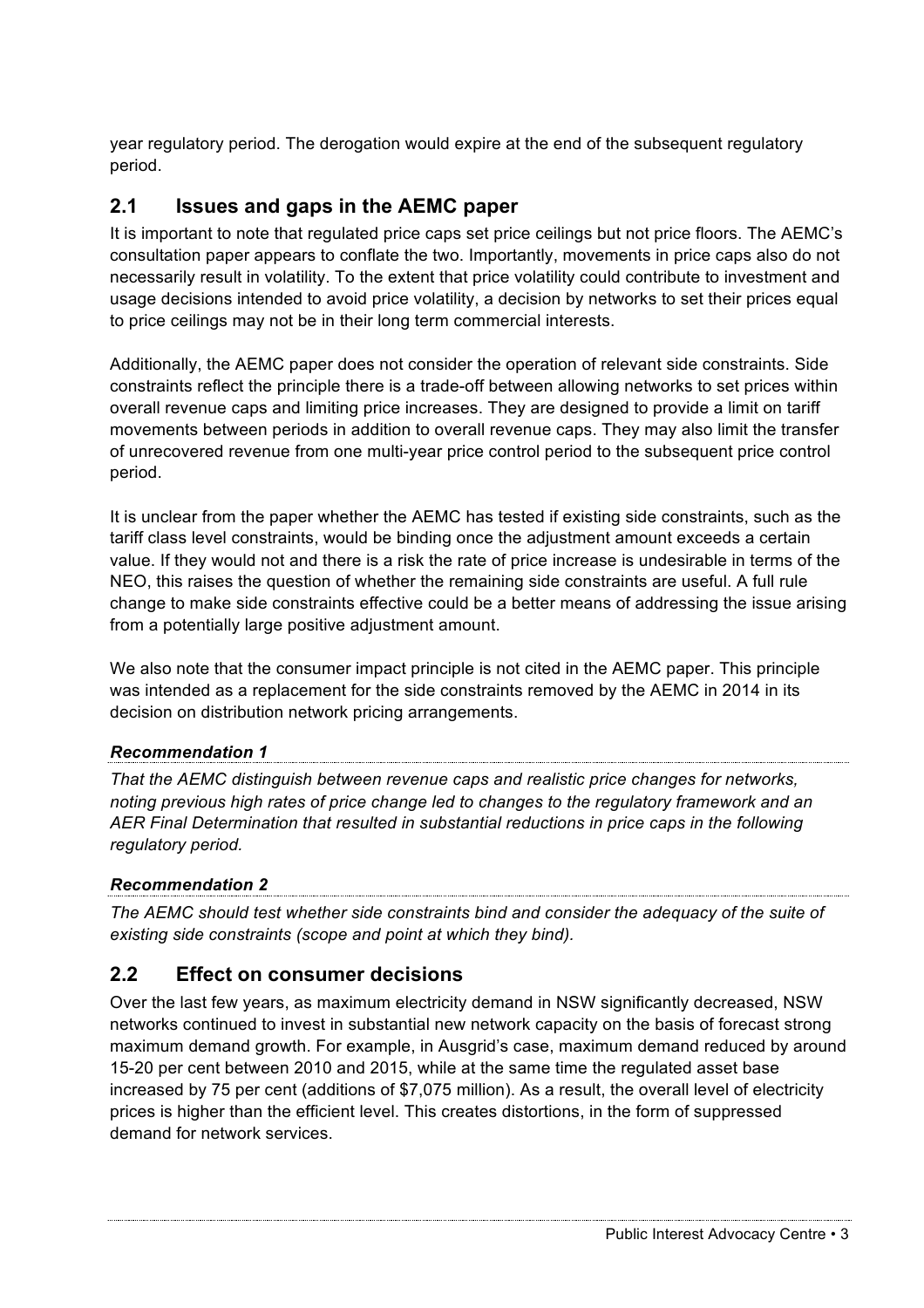Overall allowed network prices significantly exceed efficient costs. This reflects the significant excess capacity, for which the efficient cost is zero. Price increases led to changes to Chapter 6 of the NER and the AER's Better Regulation Package. They also contributed to changes in consumer behaviour in the form of reducing or bypassing network services to minimise the impact of price rises. This suggests at some point price increases are not commercially feasible. regardless of whether they are permitted under the NER.

There is growing evidence that the price elasticity of electricity demand is higher than it was a decade ago. This partly reflects the very large increase in retail prices which is beyond the level of increase typically assumed in price elasticity studies. It also reflects the falling cost of network alternatives. Price elasticity is likely to continue to increase as the cost of electricity storage falls.

The AEMC's consultation paper appears to assume that investment and usage distortions are symmetrical whether the adjustment is positive or negative. However, demand elasticity is not linear and so distortions are more likely to be an issue if the adjustment amount is positive and networks decide to pass this through to the maximum extent possible under side constraints. For example, networks may be constrained from fully recovering any positive adjustment amount in the final year of the present price control period, while they would be obliged to pass on any negative adjustment in the same period.

The issue in terms of the NEO is not primarily about the profile of the recovery of the adjustment amount, it is the adjustment amount itself (to the extent this is converted to higher network tariffs) that would result in higher rates of network by-pass than otherwise.

### *Recommendation 3*

*The AEMC should assess whether the main effect of the derogation would be to increase potential network revenues from a positive adjustment amount:*

- *a) Taking into account realistic constraints on network price increases*
- *b) The likelihood consumers could make similar network by-pass investment and usage decisions whether the adjustment amount is recovered under one or six years.*

### *Recommendation 4*

*The AEMC should undertake further consideration of the interaction between the network pricing objective and the pricing principles, notably:*

- *a) The customer impacts principle*
- *b) Reducing the existing gap between overall prices and overall efficient costs, due to the presence of excess network capacity*
- *c) Retaining commercial incentives on networks to promote economic efficiency with respect to its direct control services*
- *d) Consider whether regulated network service providers should be allowed to recover more than the efficient cost of providing direct control services, and a rate of return that exceeds the regulatory and commercial risks involved in providing the services to which that price or charge relates.*